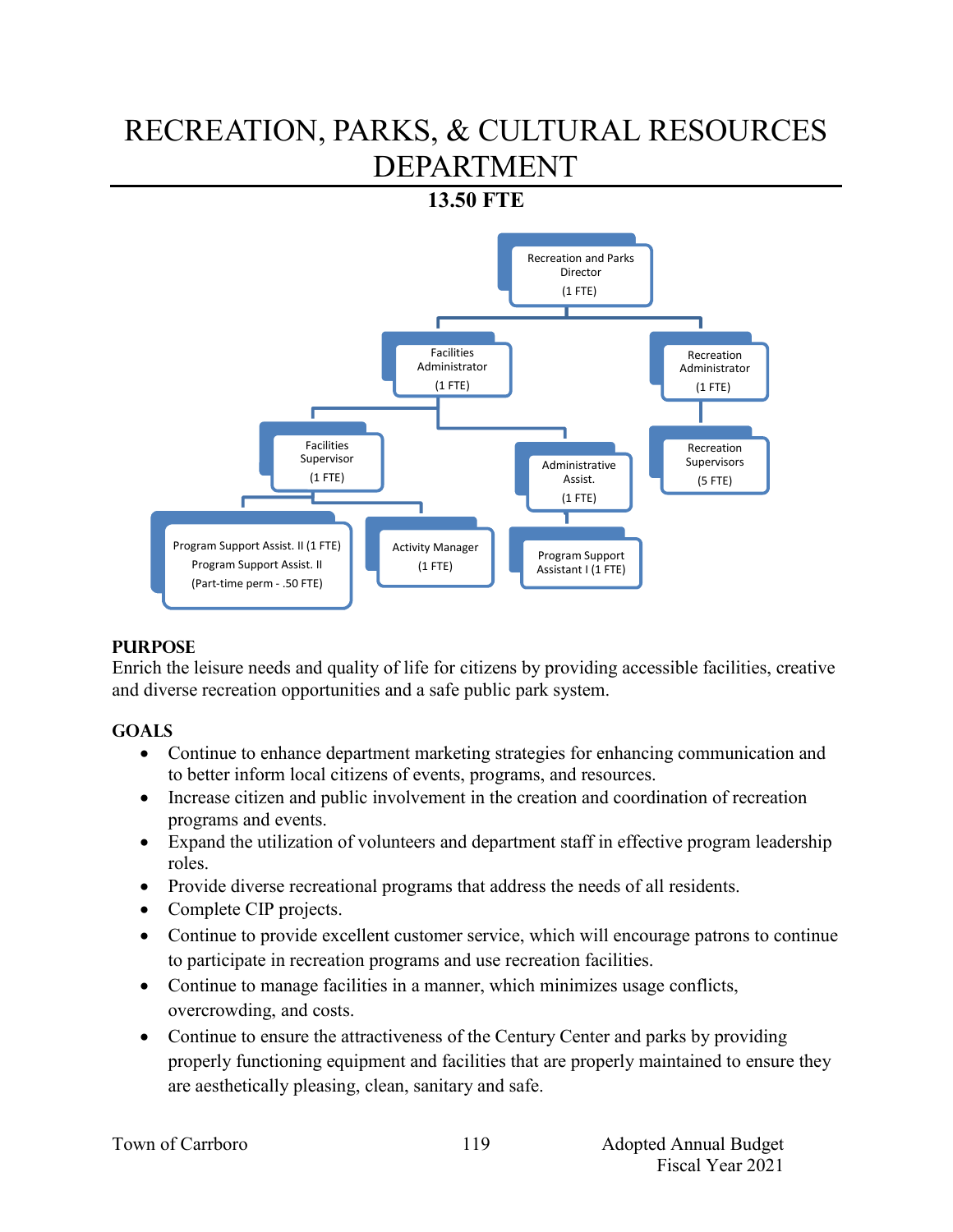Examine departmental operations to identify areas of opportunity for increased efficiency.

# **SERVICES PROVIDED & ACTIVITIES**

- Director serves as the Town's Race and Equity Officer
- Develop, market, and implement recreation and leisure programs such as leagues, classes and other events that improve the quality of life for the citizens of Carrboro.
- Oversee parks and facilities that provide space to enjoy nature, build family unity, meet friends and build strong bodies.
- Demonstrate excellent customer service to citizens who register for programs and reserve or use recreation and park facilities.
- Facilitate in planning and staging community events that enhance the Paris of the Piedmont philosophy and community pride.
- Operate a variety of indoor and outdoor facilities, which help bring the community together by providing space, promoting values, community activity and healthy living.
- Serve as staff liaisons, citizen based committees, various community groups and organizations and internal town committees.

# **PREVIOUS YEAR ACCOMPLISHMENTS**

- Department title changed to include additional services
- Staff appointed Town lead for GARE race and equity initiative
- Completed construction on Dr. Martin Luther King, Jr. Park, including the installation of student-created murals and community-submitted quotes honoring Dr. King's legacy
- Staff attended GARE, NRPA Conference, NCRPA-SCRPA Joint Conference, NCRPA Marketing & Special Events Summit, NCRPA Inclusion/Therapeutic Recreation Conference and NCSU Recreation Resources Service LeadHERship Conference, Supervisory training and numerous seminars, workshops, and training sessions through NCRPA, NCSU Recreation Resources Service, and other entities
- Several staff members re-certified as Certified Park and Recreation Professionals
- Hired three full-time employees
- Compiled a list of various holidays/awareness days/celebrations to enhance programming and marketing. Examples include new programming during Pride Month and Black History Month
- Added metal covers over dugouts at Hank Anderson Park
- Expanded the Program Brochure to account for increased programming and allow room for promotion on Town initiatives, such as the Bike Plan Update, the 2020 Census and recruitment for Town Advisory Boards
- Secured a \$5,000 grant through Carol Woods to increase access to programming for seniors
- Implemented transportation services to our two largest community events (July  $4<sup>th</sup>$  and the Carrboro Music Festival) for local senior facilities
- Oversaw the transition of new contractual event coordinators for three of the Town's signature events, including the Carrboro Music Festival, Carrboro Film Festival, and the West End Poetry Festival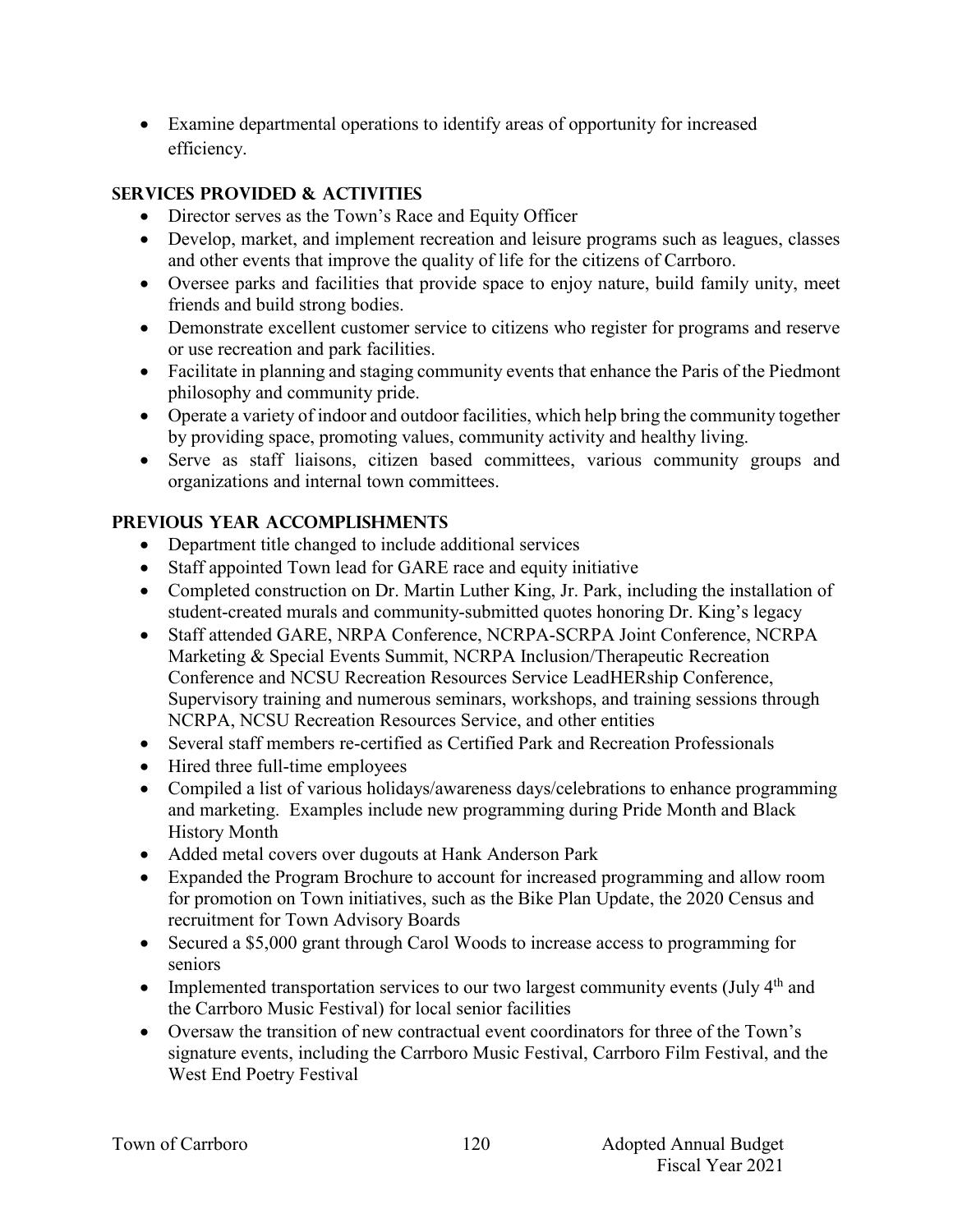- Worked with Public Works to facilitate getting water to the Hank Anderson Park in a cost savings manner
- Rebranded the Film Festival to celebrate Southern films and filmmakers and developed promotional partnerships with other film festivals around the region. The Festival also highlighted the ongoing immigration crisis on the US/Mexico border. The festival also added a third day with a kickoff event on Friday.
- Partnered with the Music Maker Relief Foundation and the Carrboro Tourism Development Authority to expand the Freight Train Blues Concert Series
- Implemented a new youth athletic activities Youth Flag Football program in partnership with the National Football League as well as a new Flag Football Summer Camp and tennis-related programming
- Partnered with Chapel Hill Parks and Recreation, Hillsborough Youth Athletic Association, and Parkwood Sports Association on joint athletic league programming
- Added new bicycle-related programming to help further the Town's efforts to become a Gold-level Bicycle Friendly Community
- Offered a variety of programs with an emphasis on underserved populations and increasing cultural diversity, including Latin Dance, Flamenco Dance, West African Dance, and increased programming for Black History Month
- Carrboro Youth Council volunteered through our Homework Helpers program to provide tutoring services for McDougle Middle School students and expanded the program to Smith Middle School
- Worked with the Town Clerk, Carrboro Youth Council, Youth Advisory Board and the NAACP to offer the Dr. Martin Luther King Commemoration Event
- Department transitioned to increase scope of services to include more arts and cultural resources (Arts Committee, Orange County Library-related partnerships, etc.)
- Staff led the Town Special Events Committee to help facilitate community-requested events

# **UPCOMING FISCAL YEAR OBJECTIVES**

### **Administration**

- Work with GARE and Core Team to establish a foundation that drives racial equity to shape the Town's leadership, practices, procedures and decision making.
- Reduce inventory of extant records, files, and equipment in accordance with state records retention schedules and property disposition requirements.
- Expand the utilization of volunteers and department staff in effective program leadership roles, including working with the Youth Council and Youth Advisory Board to engage the youth and teen population.
- Develop private, public, and neighborhood partnerships and sponsorships to support our recreational facilities and programs with a focus on agencies (El Centro, Refugee Support Center, and NAACP) that help to reach underserved populations.
- Collaborate with event planning committees and the business community to continue to expand and improve programs and special events.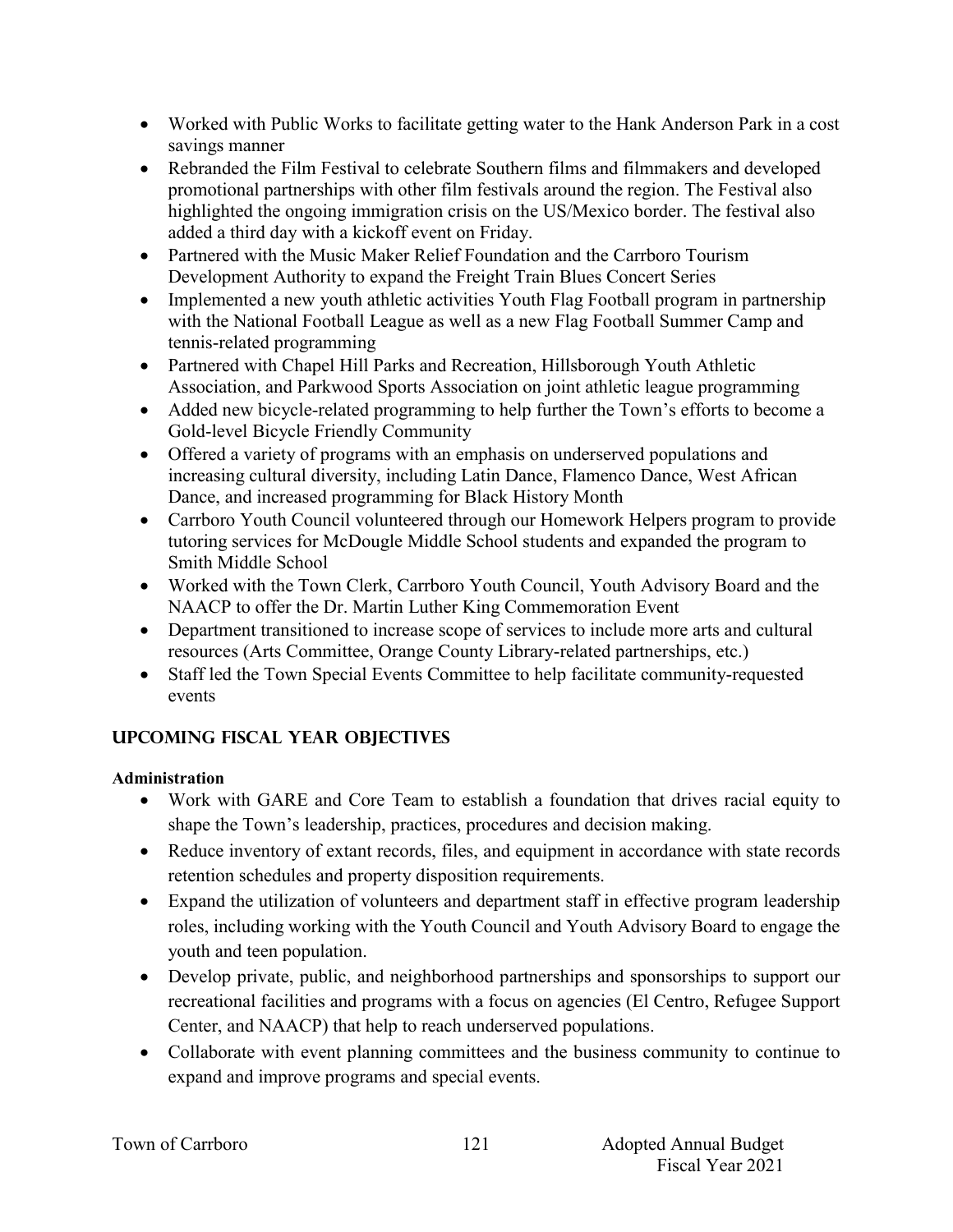### **Marketing**

- Update and implement revised Programs Division Marketing Plan. Include Town Communications Manager to identify areas of collaboration.
- Coordinate marketing with local businesses and partnering agencies to increase publicity for Department programs and events in a cost-effective manner.
- Improve marketing of parks and facilities for patron use and reservations.

### **Operations**

- Conduct a department-wide inventory of equipment and assets and explore options for equipment and supply storage to maximize utilization of these resources and to improve access for staff and volunteers.
- Improve amenities at Hank Anderson and Baldwin Parks.
- Work with Public Works to improve appearance/safety of parks and Century Center.

### **Programming**

- Collaborate with local partners and Town staff to create multi-purpose, outdoor programs that provide educational opportunities and increase environmental awareness.
- Identify new funding sources, such as community partnerships, sponsorships, and grants, to broaden the Department's revenue stream to maintain and enhance service levels.
- Work with town staff in the development of the Comprehensive Plan and the G.A.R.E. initiative to make and implement recommendations related to recreation programming
- Utilize a broad range of evaluation criteria to ensure program offerings are meeting the needs of the participants.
- Expand recreational opportunities for underserved populations (teens, seniors, immigrants/refugees).

### **TOWN COUNCIL PRIORITIES**

Diversify revenue stream to maintain ethnic and economic diversity. Enhance and sustain quality of life/place issues for everyone.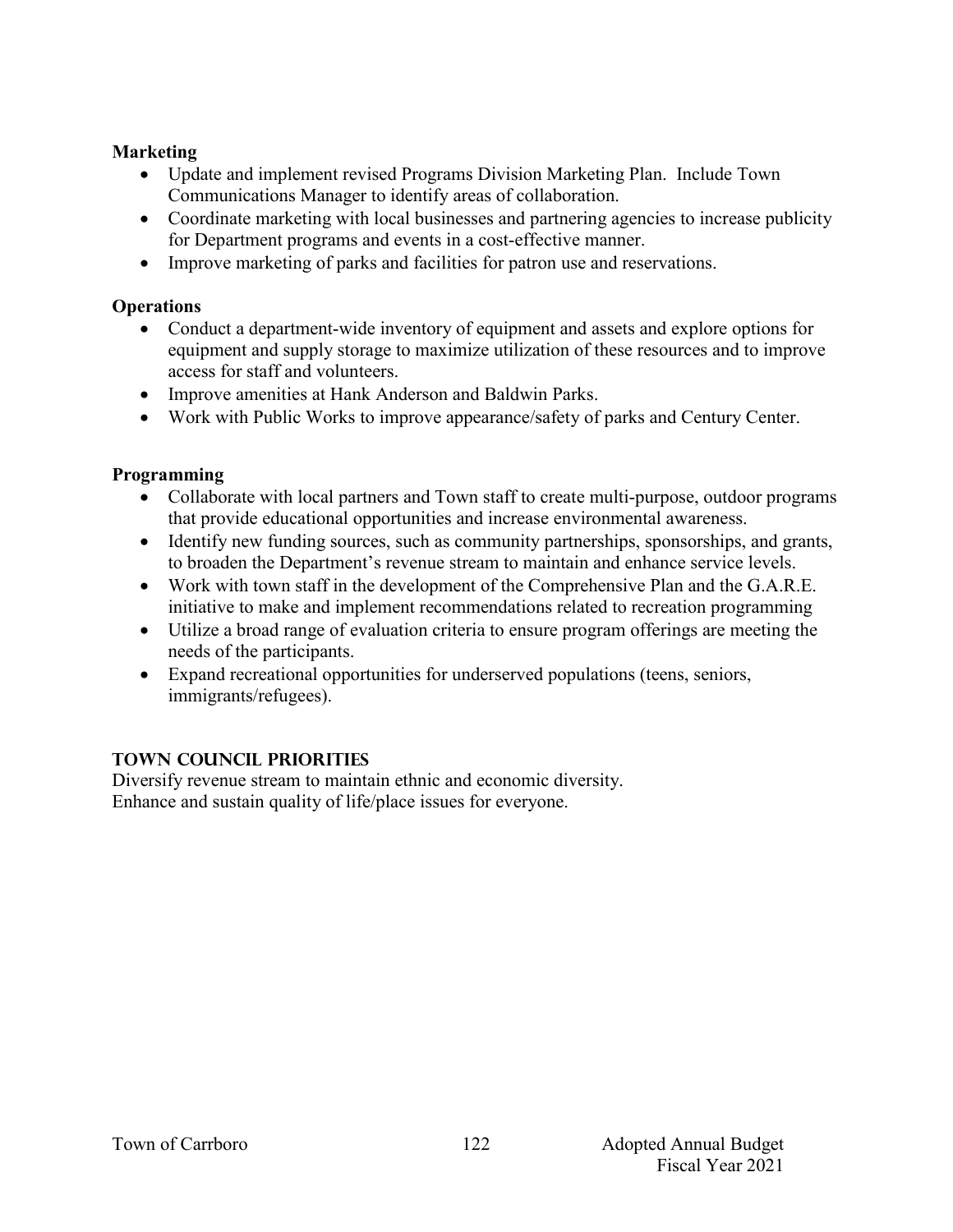### **Performance Measures**

|                                | FY2017-18     | FY 2018-19    | FY 2019-20       | FY 2020-21       |
|--------------------------------|---------------|---------------|------------------|------------------|
|                                | <b>ACTUAL</b> | <b>ACTUAL</b> | <b>ESTIMATED</b> | <b>PROJECTED</b> |
| % Change in Volunteer          |               |               |                  |                  |
| <b>Hours Supporting</b>        | $-4\%$        | 4%            | $-1\%$           | $0\%$            |
| Programs                       |               |               |                  |                  |
| Revenue Driven Facility        |               |               |                  |                  |
| Usage Hours (External,         | 17,133        | 17,989        | 18,888           | 20,399           |
| Courses, Administrative)       |               |               |                  |                  |
| <b>Revenue Driven Facility</b> |               |               |                  |                  |
| <b>Usage Hours Percent</b>     |               |               |                  |                  |
| Change (External,              | 3%            | 5%            | $5\%$            | 8%               |
| Courses, Administrative)       |               |               |                  |                  |
| Non-Revenue Facility           |               |               |                  |                  |
| <b>Usage Hours</b>             |               |               |                  |                  |
| (Partnerships,                 | 1,268         | 1,530         | 1,607            | 1,719            |
| Community/Informational        |               |               |                  |                  |
| Meetings)                      |               |               |                  |                  |
| Non-Revenue Facility           |               |               |                  |                  |
| <b>Usage Hours Percent</b>     |               |               |                  |                  |
| Change                         |               |               |                  |                  |
| (Partnerships,                 | 149%          | 21%           | $5\%$            | 7%               |
| Community/Informational        |               |               |                  |                  |
| Meetings)                      |               |               |                  |                  |
| % Change in Program            |               |               |                  |                  |
| Division Revenue               | 2%            | $1\%$         | $1\%$            | $1\%$            |
| % Change in                    |               |               |                  |                  |
| Programming Hours              | 9%            | 3%            | $0\%$            | $1\%$            |
| % Change of Operational        |               |               |                  |                  |
| <b>Budget Supported by</b>     |               |               |                  |                  |
| Program Revenue                | 2%            | 3%            | $1\%$            | $-1\%$           |
| Generated                      |               |               |                  |                  |
| % Change in Enrolled           |               |               |                  |                  |
| participants                   | $-12%$        | 3%            | $-2\%$           | $1\%$            |
|                                |               |               |                  |                  |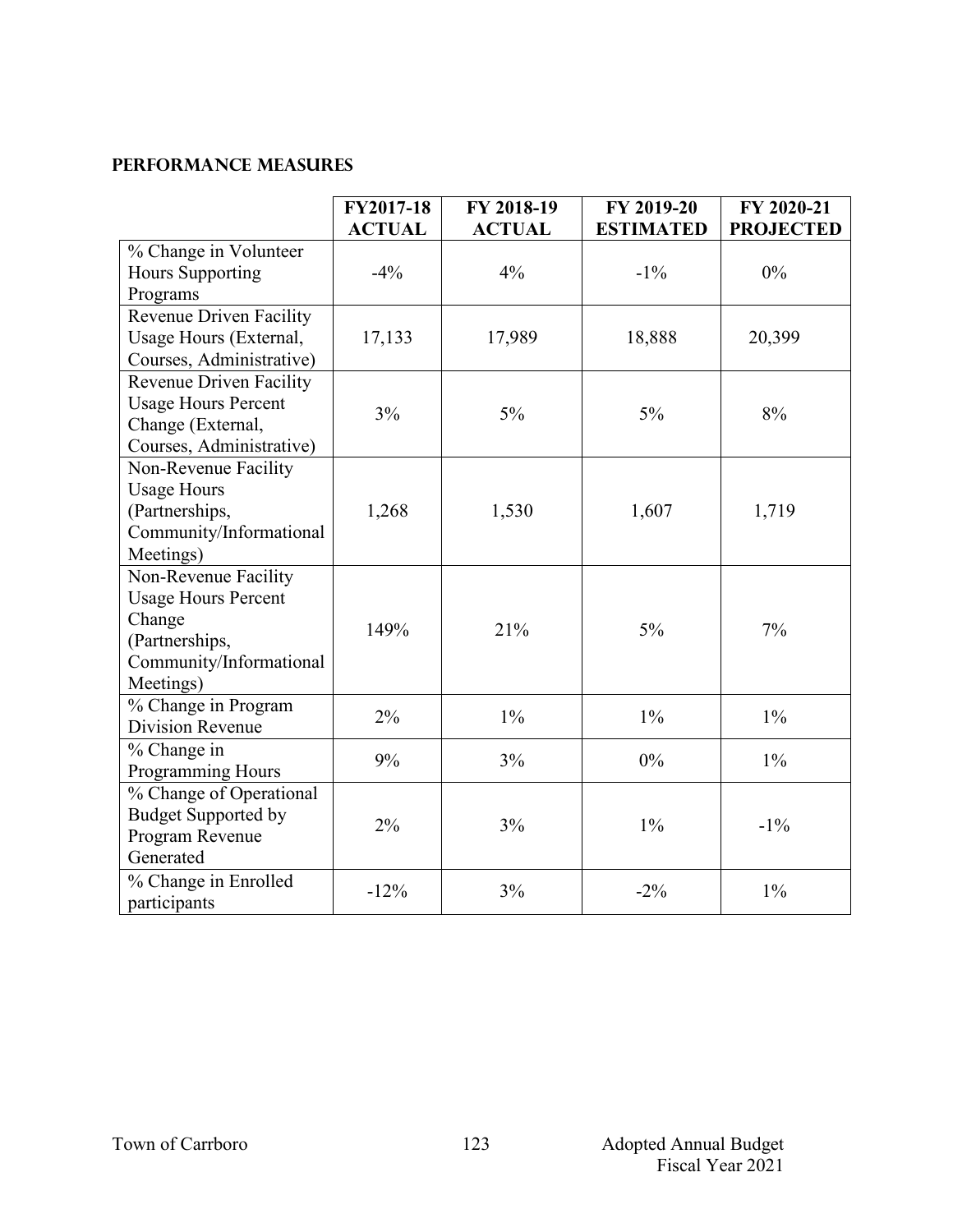# **Department Budget Summary**

# **Budget summary - recreation, parks, & cultural resources**

|                            |              | 2018-19       | 2019-20<br>Adopted | FY 2020-21<br>Adopted |                   |
|----------------------------|--------------|---------------|--------------------|-----------------------|-------------------|
|                            |              | <b>Actual</b> | <b>Budget</b>      | <b>Budget</b>         | <b>Pct Change</b> |
| Personnel                  |              | 1,219,840     | 1,275,904          | 1,359,503             | 6.6%              |
| Operating                  |              | 382,260       | 405,977            | 484,506               | 19.3%             |
| <b>Capital Outlay</b>      |              | 5,027         | 54,000             |                       | $-100.0\%$        |
|                            | <b>TOTAL</b> | \$1,607,127   | \$1,735,881        | \$1,844,009           | $6.2\%$           |
| <b>General Revenues</b>    |              | 1,269,937     | 1,334,533          | 1,578,061             | 18.2%             |
| <b>Department Revenues</b> |              | 337,190       | 401,348            | 265,948               | $-33.7%$          |

#### **CHANGES IN BUDGET FROM PRIOR YEAR ADOPTED BUDGET:**

Department expenses increased due to a variety of reasons noted in the following division level summaries.

# **Division Level Summaries**

### **Budget summary - recreation and parks supervision**

|                            |              | 2018-19<br><b>Actual</b> | 2019-20<br>Adopted<br><b>Budget</b> | FY 2020-21<br>Adopted<br><b>Budget</b> | <b>Pct Change</b> |
|----------------------------|--------------|--------------------------|-------------------------------------|----------------------------------------|-------------------|
| Personnel                  |              | 135,348                  | 136,395                             | 149,932                                | 9.9%              |
| Operating                  |              | 19,347                   | 8,764                               | 71,364                                 | 714.3%            |
|                            | <b>TOTAL</b> | \$154,695                | \$145,159                           | \$221,296                              | 52.5%             |
| <b>General Revenues</b>    |              | 154,548                  | 145,159                             | 221,296                                | 52.5%             |
| <b>Department Revenues</b> |              | 147                      |                                     |                                        | #DIV/0!           |

### **CHANGES IN BUDGET FROM PRIOR YEAR ADOPTED BUDGET:**

Personnel and operating expenses increased due to the Town Manager's reorganization in FY20. Various expenses that were previously reported in the Governmental Support budget were shifted to this division. Some of these include GARE, Art Center, Library and Social Equity Initiative. Training and conferences were reduced to zero.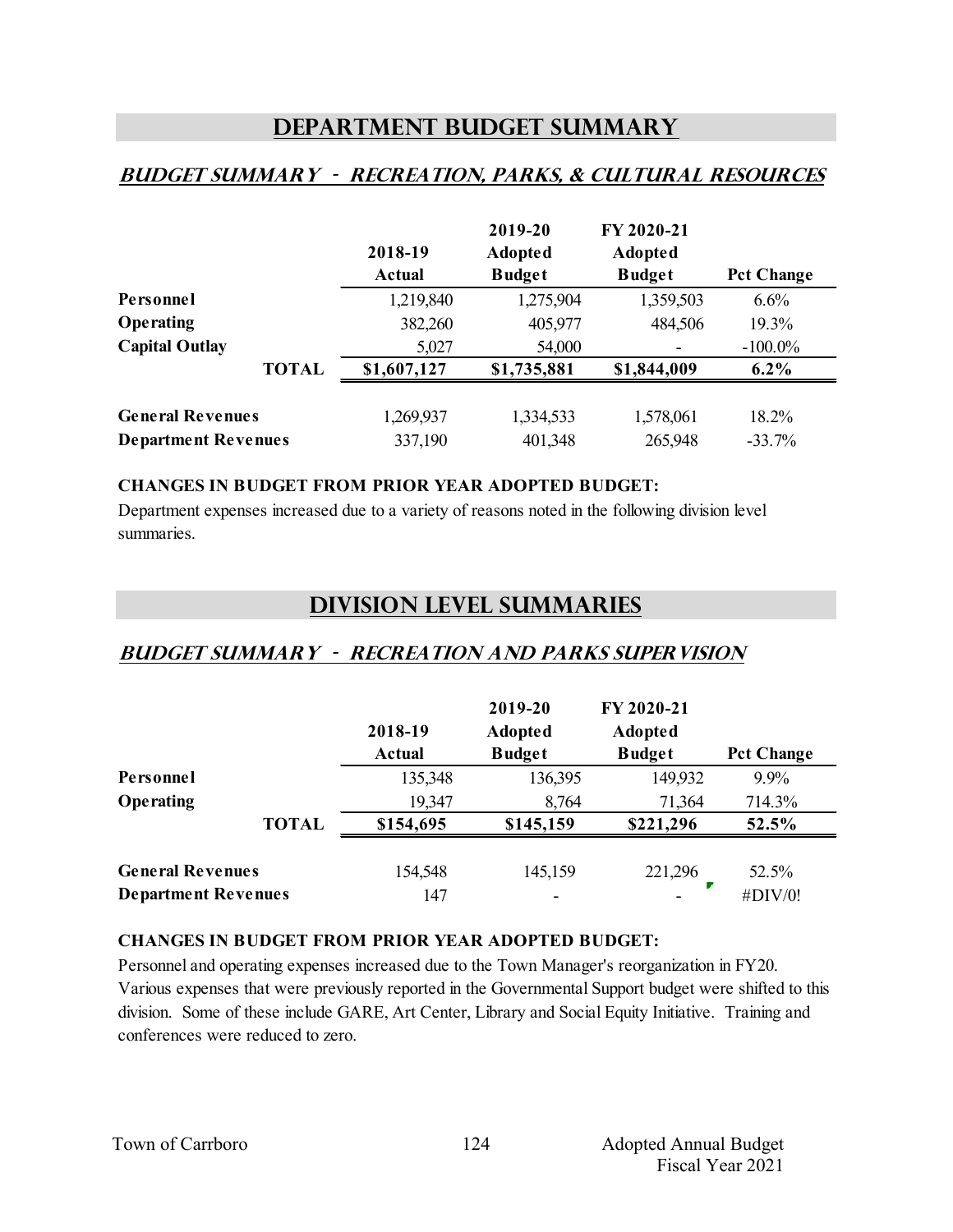# **Budget summary - recreation playground parks**

|                            |              | 2018-19<br><b>Actual</b> | 2019-20<br><b>Adopted</b><br><b>Budget</b> | FY 2020-21<br>Adopted<br><b>Budget</b> | <b>Pct Change</b> |
|----------------------------|--------------|--------------------------|--------------------------------------------|----------------------------------------|-------------------|
| Operating                  |              | 2,904                    | $\overline{\phantom{0}}$                   |                                        | #DIV/0!           |
|                            | <b>TOTAL</b> | \$2,904                  | \$0                                        | \$0                                    | <b>#DIV/0!</b>    |
| <b>General Revenues</b>    |              | 2,904                    | $\overline{\phantom{0}}$                   | $\overline{\phantom{0}}$               | #DIV/0!           |
| <b>Department Revenues</b> |              |                          |                                            |                                        | #DIV/0!           |

### **CHANGES IN BUDGET FROM PRIOR YEAR ADOPTED BUDGET:**

This division was merged into the Rec and Park Facilities division in FY20.

### **Budget summary - recreation general programs**

|                         | 2018-19<br>Actual          | 2019-20<br><b>Adopted</b><br><b>Budget</b> | FY 2020-21<br><b>Adopted</b><br><b>Budget</b> | <b>Pct Change</b> |
|-------------------------|----------------------------|--------------------------------------------|-----------------------------------------------|-------------------|
|                         | 643,252                    | 666,498                                    | 699,533                                       | $5.0\%$           |
|                         | 304,725                    | 362,053                                    | 334,982                                       | $-7.5\%$          |
| <b>TOTAL</b>            | \$947,977                  | \$1,028,551                                | \$1,034,515                                   | $0.6\%$           |
| <b>General Revenues</b> | 678,440                    | 708,203                                    | 806,067                                       | 13.8%<br>$-28.7%$ |
|                         | <b>Department Revenues</b> | 269,537                                    | 320,348                                       | 228,448           |

### **CHANGES IN BUDGET FROM PRIOR YEAR ADOPTED BUDGET:**

Increase in Personnel costs due to salary and insurance adjustments, and additional temporary salaries. Operating expenses decreased due to reductions in training, conferences, rent, departmental supplies, and contractual services.